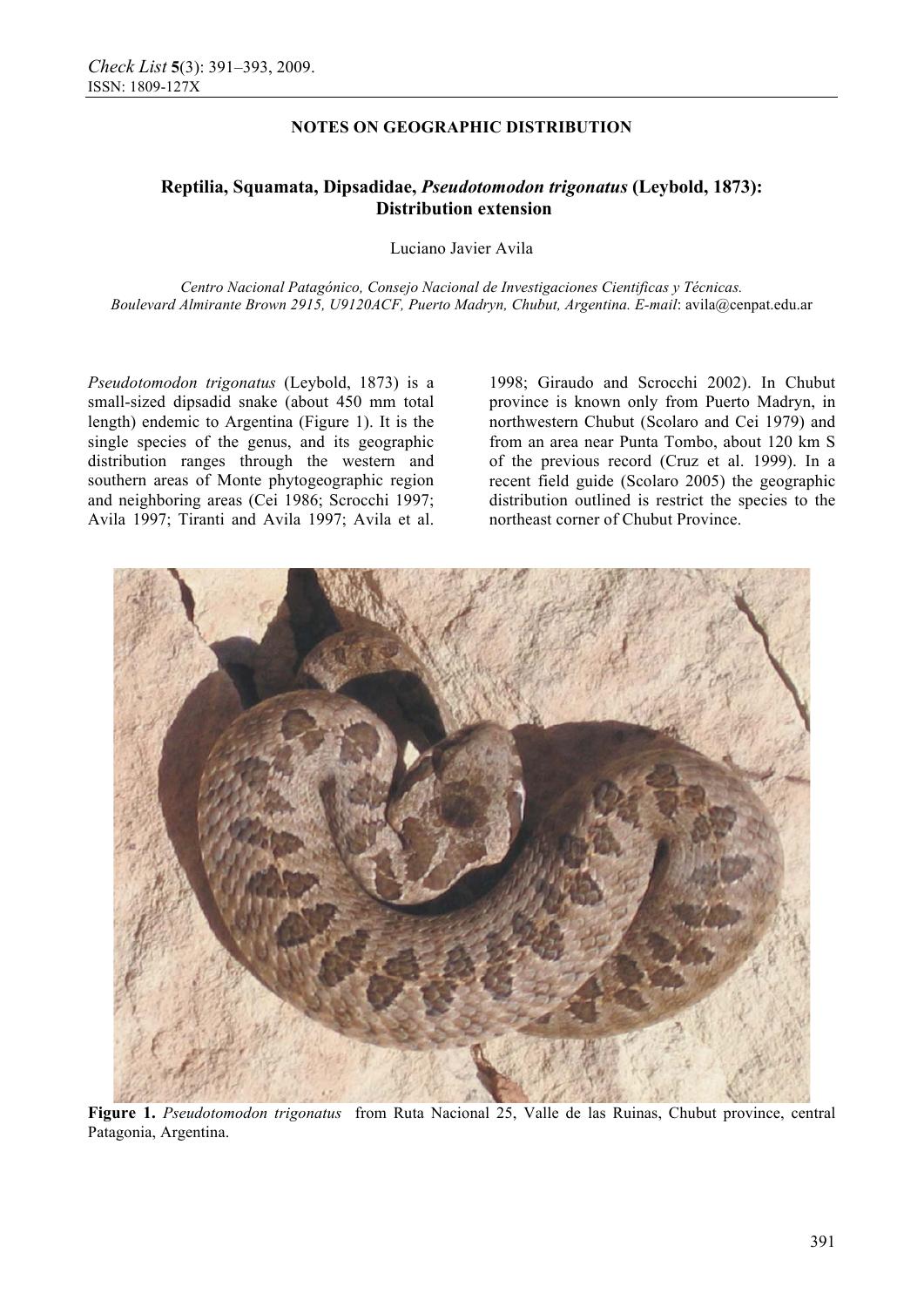### **NOTES ON GEOGRAPHIC DISTRIBUTION**

I present herein a new record for the species in Chubut province (Figure 2), based on a male specimen collected dead  $(\sim$ SVL = 352 mm) during a field herpetological survey carried out in November 4th, 2008 on *Ruta Nacional* 25, 10 km E Los Altares town in the Valle de Las Ruinas of central Rio Chubut region, Paso de Indios Department, Chubut Province (43°51'54.0" S, 68°21'26.4" W, 243 m). Vegetation in the area is predominantly typical of the Patagonian Steppe

with some sparse creosote bushes (*Larrea* spp.) usually common in the Monte phytogeographic region. Distance from locality recorded by Cruz et al. (1999) is around 250 km straight line to the west, representing thus the westernmost vouchered record for this species and extending its distribution to central Chubut province. The snake was deposited in the herpetological collection of the *Centro Nacional Patagonico* under the number LJAMM CENPAT 11082.



**Figure 2.** Red dot: new locality for *Pseudotomodon trigonatus*. Green dotted circles: bibliographic records for Chubut province (Scolaro and Cei 1979; Cruz et al. 1999). Red dotted line: Approximate limit of distribution according to Scolaro (2005). Geographic landmarks in the region are marked as reference.

**————————————————** 

**————————————————** 

#### **Acknowledgments**

I thank D. Udrizar Sauthier for the photograph. M. Morando kindly reviewed the first draft.

#### **Literature cited**

- Avila, L. J. 1997. Geographic distribution: *Pseudotomodon trigonatus*. Herpetological Review 28(2): 98.
- Avila, L. J., J. C. Acosta and F. Murúa. 1998. Herpetofauna de la provincia de San Juan, Argentina.

Lista comentada y distribución geográfica. Cuadernos de Herpetologia 12(1): 11-29.

Cei, J. M. 1986. Reptiles del Centro, Centro-Oeste y Sur de la Argentina. Herpetofauna de las zonas áridas y semiáridas. Museo Regionale di Scienze Naturali Torino. Monografie IV: 1-427.